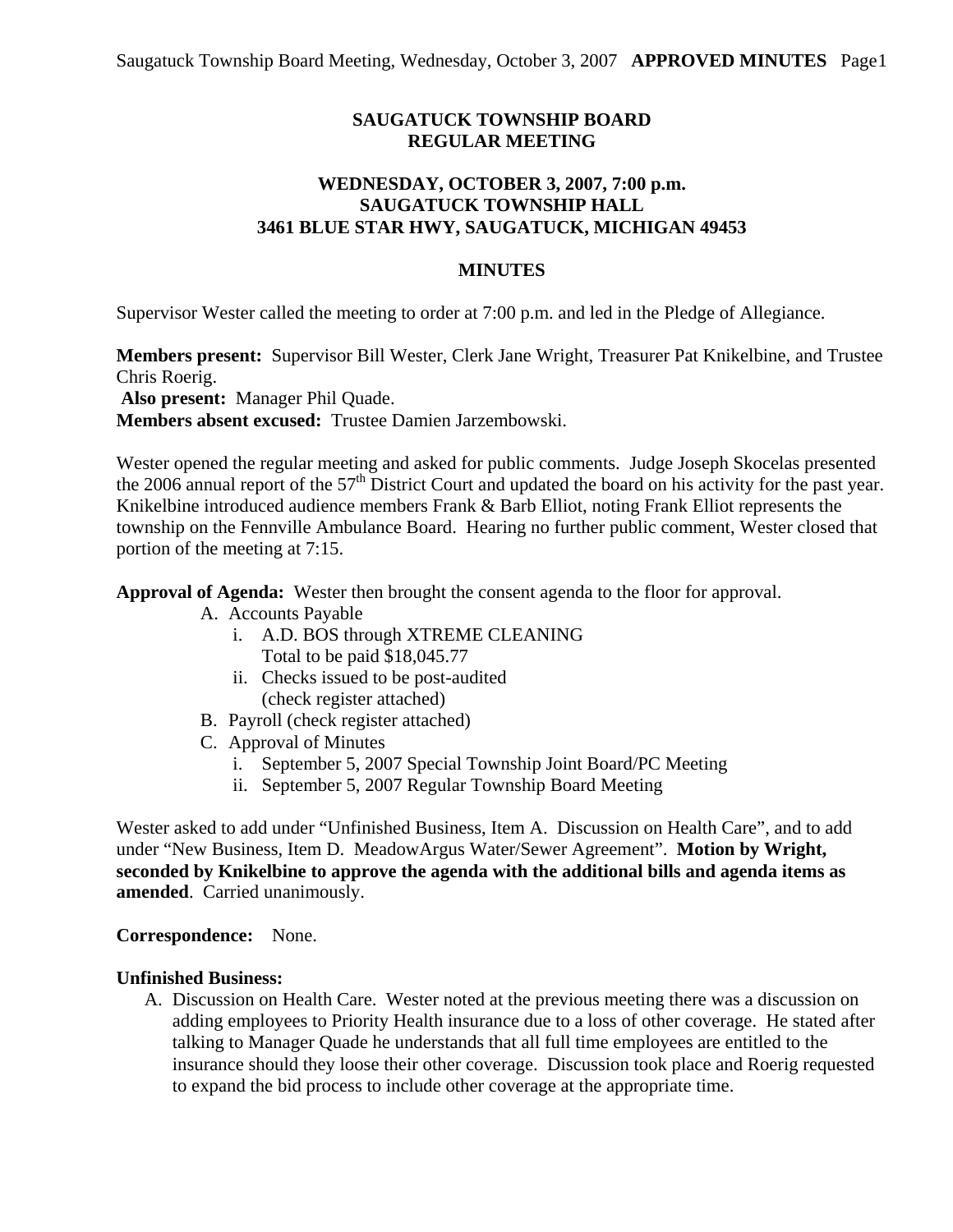## **New Business:**

- A. Boundary Line Adjustment Request. Wright explained a property owner in High Shores Subdivision on Lakeshore Drive desires to sell a portion of one lot to his neighbor thereby adjusting the boundary line between the two owners to the north by 67.5'. She added due to the property being within a subdivision, state law requires the governing municipality give their approval to adjust the recorded plat. **Motion by Knikelbine, seconded by Wester to approve the boundary line adjustment as presented.** Motion carried unanimously.
- B. Planning Commission/ZBA and Fire Board Appointments. Wester noted there were 4 applicants for 2 positions: John Huyge, Eric Beckman, Dan Marczuk, and Bill Rowe. 1 present in the audience: Bill Rowe. Wester thanked all applicants for their interest and asked for questions from the Board. Questions were asked of Rowe and board thanked him for being present to answer them. **Motion by Wright, seconded by Roerig to appoint Bill Rowe to the Planning Commission and Z.B.A. to replace resigned member Brent VanOss.** Carried unanimously. Wright stated Reggie Smith, Township Representative to the Fire Board, is moving out of the area and needs to be replaced with one of the remaining 3 individuals. Roerig stated he knew Eric Beckman and felt he would be a good fit for the position. Board discussion took place and there was a **Motion by Roerig, seconded by Knikelbine to appoint Eric Beckman to the Fire Board replacing resigned member Reggie Smith.** Carried unanimously.
- C. Library Development Committee Update. Wright stated the Library Board formed the Development Committee for the purpose of deciding how best to proceed with the use of the Annex property. She stated as a member of the committee it was determined the first step will be to conduct a program and services survey of the community to enable the development of a long range plan. Jim Hanson who was present in the audience and also a member of the committee added the survey will establish what programs and services the community wants and desires as opposed to library staff or library board members.
- D. MeadowArgus Water/Sewer Agreement. Quade presented the Board with a recommended agreement between the Township and the City of Douglas for water and sewer connection charges within the MeadowArgus subdivision on Wiley Road. **Motion by Roerig, seconded by Knikelbine to approve the Supervisor and Clerk to sign the water/sewer agreement with City of Douglas/MeadowArgus as presented.** Motion carried unanimously.

# **Committee Reports:**

- A. Planning Commission. No report.
- B. Road Commission. Roerig reported the Bradley Road project turned out to be a very large project due to the infrastructure improvements. He stated the road turned out well with less destruction than feared. Next project will be  $127<sup>th</sup>$  Ave. Board discussed the expiring 1.0 mill and the possibility to split the renewal between roads and non-motorized trails.
- C. Interurban. Knikelbine stated they exceeded the 2006 ridership on September  $10^{th}$  with 52,198 year to date riders. She also reported approving a 3% wage increase for the employees.
- D. Fire Authority. Wright reported the fall open house will be Sunday and they will be requesting a variance for the back lit sign.
- E. Website & Newsletter Update. Wright suggested including information on the January primary election in the December newsletter. Board discussed additional reports to include.
- F. County Commissioner Report. Terry Burns updated board with ongoing work at the county.